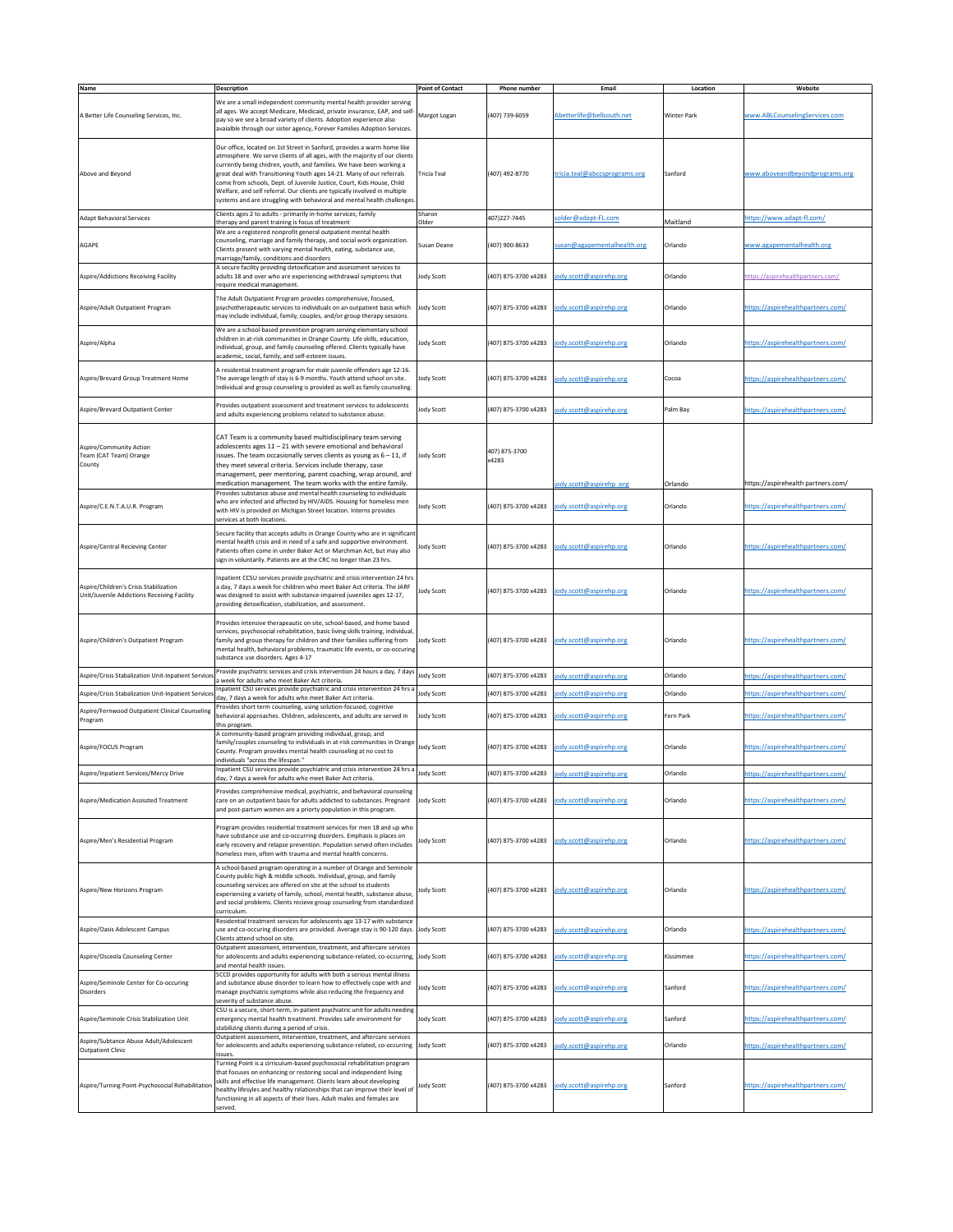| Aspire/Women's Center for Human<br>Trafficking                                      | The Women's Center for HT is a residential treatment<br>program and shelter for adult women who have been<br>victims of human trafficking. The facility is in an undisclosed<br>location in Orlando for the safety of the residents. Services<br>include intensive trauma-focused therapy 3x/week, group<br>counseling throughout the day each day, case management,<br>recreation, and social support. Family therapy is also<br>provided when possible.                                                                                                                                         | <b>Jody Scott</b>      | 407) 875-3700 x428          | jody.scott@aspirehp.org                              | Orlando            | https://aspirehealthpartners.com/                                                                           |
|-------------------------------------------------------------------------------------|---------------------------------------------------------------------------------------------------------------------------------------------------------------------------------------------------------------------------------------------------------------------------------------------------------------------------------------------------------------------------------------------------------------------------------------------------------------------------------------------------------------------------------------------------------------------------------------------------|------------------------|-----------------------------|------------------------------------------------------|--------------------|-------------------------------------------------------------------------------------------------------------|
| Aspire/Women's Residential Brevard/VA Womer<br>& Children's Housing                 | Offers both residential treatment beds for women with substance use<br>and co-occurring disorders and also housing with counseling for<br>homeless female verterans with their children. Women stay in program<br>for 90 days. Parenting classes and case management are part of the VA<br>program as well.                                                                                                                                                                                                                                                                                       | <b>Jody Scott</b>      | (407) 875-3700 x4283        | jody.scott@aspirehp.org                              | Kissimmee          | https://aspirehealthpartners.com/                                                                           |
| Aspire/Women's Residential Orange                                                   | Provides residential treatment services for women 18 and up who have<br>been diagnosed with substance use and co-occurring disorders. Pregnant Jody Scott<br>and postpartum women are a priority population.                                                                                                                                                                                                                                                                                                                                                                                      |                        | (407) 875-3700 x4283        | jody.scott@aspirehp.org                              | Orlando            | https://aspirehealthpartners.com/                                                                           |
| Aspire/Women's Residential Seminole                                                 | Provides residential treatment services for women 18 and up who have<br>been diagnosed with substance use and co-occurring disorders. Pregnant Jody Scott<br>and postpartum women are a priority population.                                                                                                                                                                                                                                                                                                                                                                                      |                        | (407) 875-3700 x4283        | jody.scott@aspirehp.org                              | Orlando            | https://aspirehealthpartners.com/                                                                           |
|                                                                                     | We provide services for clients who are charged with driving under<br>the influence. The client is given an assessment appointment, a<br>treatment plan is developed and then the clients are placed in<br>group therapy. We also have a medicated assistance treatment<br>program for clients who have an opioid addiction. Counseling is<br>also provided for those patients. Patients see a doctor once a                                                                                                                                                                                      |                        |                             |                                                      |                    |                                                                                                             |
| Bell Eve, Inc                                                                       | month.<br>Private practice providing couples. individual, marriage, child, and                                                                                                                                                                                                                                                                                                                                                                                                                                                                                                                    | Rochelle Frankel       | 321)735-4314                | rochelle.frankel@belleve.us                          | Cocoa              | https://www.belleve treatment.com/                                                                          |
| Breakthrough Counseling Education Center                                            | group therapy                                                                                                                                                                                                                                                                                                                                                                                                                                                                                                                                                                                     | Sheila Davis           | (407) 926-0319              | sheila@breakthrough-living.com                       | <b>Winter Park</b> | https://breakthroug h-living.com/                                                                           |
| <b>Brevard Counseling</b>                                                           | We are a private practice located in Brevard County. We see clients for<br>individual, adolescent, family, couples, and substance related issues. We Kerry Berner                                                                                                                                                                                                                                                                                                                                                                                                                                 |                        | (321) 323-9069              | kerry@brevardcounseling.com                          | Merritt Island     | www.brevardcounseling.com                                                                                   |
| Caribbean Community Connection of Orlando,<br>Inc.                                  | offer a play room for play therapy and expressive arts.<br>The community resource center is operated by Caribeean Community<br>Connection of Orlando which provides mental health counseling and                                                                                                                                                                                                                                                                                                                                                                                                  | Anjino Gabriel         | (407) 473-1442              | caribcc2003@yahoo.com                                | Orlando            | www.caribecc.org                                                                                            |
| Casa Feliz Counseling                                                               | community resources.<br>This is a private practice located in downtown Deland serving primarily<br>families (children and parents) coping with either organic diagnosis of<br>ADHD, ASD, anxiety, or environmental stressors. Individuals and couples Graciela Pulliam<br>are also welcome though children and parenting is the primary<br>population.                                                                                                                                                                                                                                            |                        | (321) 578-7488              | info@casafelizcounseling.com                         | Deland             | www.casafelizcounseling.com                                                                                 |
| Center for Family Care- Florida Hospital East                                       | Family Medicine Residency clinic where patients present with the full<br>range of physical health and emotional health problems. Interns will also<br>see patients in the nearby ER who are in a suicidal crisis and on the<br>hospital floors as patients who have been admitted for medical<br>conditions.                                                                                                                                                                                                                                                                                      | <b>Timothy Spruill</b> | (407) 760-9026              | Timothy.Spruill.EdD@flhosp.org                       | Orlando            | www.centerforfamilycare.com/                                                                                |
| Couples Counseling of Central Florida                                               | Couples Counseling of Central Florida is a small private practice in<br>Longwood specializing in couples counseling<br>and individual counseling relationship issues. Therapeutic services can<br>also involve treating anxiety, depression,<br>trauma history, and life transitions. We do offer family counseling on a<br>case by case basis. Assessments are<br>completed throughout client's treatment. Group Therapy is also<br>available depending on the type of group<br>applicant would like to run. We can offer services to ages 13 and up.                                            | Paige Bond             | 321-282-3575                | contact@paigebond.com                                | Longwood           |                                                                                                             |
|                                                                                     | Eating disorder and mental health Partial Hospitalization (PHP) and                                                                                                                                                                                                                                                                                                                                                                                                                                                                                                                               |                        |                             | jennifer.hounshell@                                  |                    | www.cccf.help<br>centerfordiscovery.com/locations/maitlan                                                   |
| Discovery Practice Management                                                       | Intensive Outpatient (IOP) programs.                                                                                                                                                                                                                                                                                                                                                                                                                                                                                                                                                              | Jennifer Hounshell     | 407)-381-1160               | centerfordiscovery.com                               | Maitland           |                                                                                                             |
| Family Psychological Services in Lakeland                                           | Family Psychological Services is an out-patient clinic that primarily serves<br>toddlers, children, and adolescents. We specialize in individual and family<br>therapy utilizing various modalities including Play Therapy (including<br>various types of expressive therapy modalities), CBT and DBT. We<br>receive referrals from pediatricians, school guidance counselors, and<br>other therapists and psychologists in the community.                                                                                                                                                        | Dr. Elizabeth Dumville | (863) 606-6001              | admin@fpslakeland.com                                | Lakeland           | www.fpslakeland.com                                                                                         |
| Family Therapy Associates of Jacksonville                                           | VIP therapy center in Jacksonville, FL, comprised of highly specialized<br>relationship experts and therapists. We provide individual, premarital,<br>couples, and family therapy, and aim to help people experince the<br>thriving love lives they deserve.<br>We are a residential facility who serve both state placed and privately                                                                                                                                                                                                                                                           | Tabitha Johnson        | (904) 302-5340              | Tabitha@ftajax.com                                   | Jacksonville       | www.ftajax.com                                                                                              |
| Florida United Methodist Children's Home                                            | placed youth from ages 6-17 years. The youth reside in one of our eleven<br>cottages (three trauma treatment cottages and six RGC cottages). We<br>also have a cottage located on campus for youth who need immediate<br>shelter.                                                                                                                                                                                                                                                                                                                                                                 | Anita Tulloch          | (386) 668-4774              | anita.tulloch@fumch.org                              | Enterprise         | www.fumch.org/                                                                                              |
| Good Shepherd Hospice                                                               | Provides programs and services in Polk, Highlands, and Hardee Counties.<br>GSH operates 2 Grief Centers (Auburndale and Sebring) providing<br>individual and group counseling support and education. Provides services<br>free of charge to hospice and communities survivors.                                                                                                                                                                                                                                                                                                                    | <b>Tammy Huber</b>     | (813) 440-5285              |                                                      | Lakeland           | www.chaptershealth.org                                                                                      |
| Grace Medical Home                                                                  | Grace Medical Home is a privately funded non-profit primary and<br>specialty care clinic serving the working uninsured patient aged birth<br>through 64 and who earns below 200% of the Federal Poverty Level and<br>reside in Orange Co. Grace offers primary care and over 24 specialties<br>including its own lab, x-ray, medication dispensary, psychiatric services<br>and mental health counseling. Patients also receive care-coordination<br>services, spiritual care services, social services resources, case<br>management, and limited dental services. Interns need to be BILINGUAL. | Johnathan Lein         | (407) 936-2785 ext.<br>2069 | jlein@gracemedicalhome.org                           | Orlando            | www.gracemedicalhome.org                                                                                    |
| <b>HD Counseling</b>                                                                | Private practice in psychotherapy; individual, couples, and group<br>therapy                                                                                                                                                                                                                                                                                                                                                                                                                                                                                                                      | Zachary Dodson         | (321)945-9915               | zacdodson@gmail.com                                  | <b>Winter Park</b> | hdcounseling.com                                                                                            |
| Healing Tree Program (Orlando Health)                                               | THT provides trauma focused physical and sexual abuse treatment to<br>children ages 3-17 and the non-offending caregivers (SA) or offending<br>caregivers (PA). THT provides individual, group and family therapy.<br>Services are provided on-site in Orlando and Kissimmee. Each intern<br>receives weekly 1:1 supervision with a licensed therapist and weekly<br>group supervision led by on-site supervisor or another licensed therapist.                                                                                                                                                   | Gosby Gibson           |                             | (407)-317-7430 x 2159 gosby.gibson@orlandohealth.com | Orlando            | http://www.arnoldpalmerhospital.com/fa<br>cilities/the-howard-phillips-center-for-<br>children-and-families |
| <b>Hispanic Family Counseling</b>                                                   | Mental health counseling for individual, family or groups. Most clients<br>are Hispanics. Please email application, then a phone interview will<br>follow, and last a face to face interview. Bilingual is preferred (english,<br>Spanish, Creole, or Portuguese).                                                                                                                                                                                                                                                                                                                                | Denisse Lamas          | (407) 968-7688              | lamasdc@gmail.com                                    | Orlando            | www.hispanfam.com                                                                                           |
| House Next Door, Inc. - Daytona Counseling<br>Center                                | To nuture and empower families to build better communities.                                                                                                                                                                                                                                                                                                                                                                                                                                                                                                                                       | Lisa Caine             | 386-747-9710                | lcaine@thehnd.com                                    | Daytona Beach      | http://www.thehousenextdoor.com/                                                                            |
| House Next Door, Inc. - Deland Counseling<br>Center                                 | To nuture and empower families to build better communities.                                                                                                                                                                                                                                                                                                                                                                                                                                                                                                                                       | Lisa Caine             | 386-747-9710                | lcaine@thehnd.com                                    | Deland             | http://www.thehousenextdoor.com/                                                                            |
| House Next Door, Inc. - Deltona Counseling<br>Center                                | To nuture and empower families to build better communities.                                                                                                                                                                                                                                                                                                                                                                                                                                                                                                                                       | Lisa Caine             | 386-747-9710                | lcaine@thehnd.com                                    | Deltona            | http://www.thehousenextdoor.com/                                                                            |
| Kids House Children's Advocacy Center                                               | Provides services for child abuse cases-from reporting and investigation,<br>through treatment and prosecution. Our Mental Health Program<br>provides trauma therapy to children who have victims of physical abuse, Denise Conus<br>sexual abuse, neglect or witness severe domestic violence. Also provides<br>services for non-offending caregivers and siblings.                                                                                                                                                                                                                              |                        | (407) 324-3036              | conus@kidshouse.org                                  | Sanford            | http://www.kidshouse.org/                                                                                   |
| Kimberly's Center For Child Protection, Marion<br>County Children's Advocacy Center | Provides child centered crisis intervention therapy for children,<br>adolescents, and non-offending family members who experienced child<br>abuse and neglect. The agency provides child advocacy services to those<br>children and families.                                                                                                                                                                                                                                                                                                                                                     | Roberta Lapp           | (352) 873-4739              | robbyl@kimberlyscenter.org                           | Ocala              | http://kimberlyscenter.org/                                                                                 |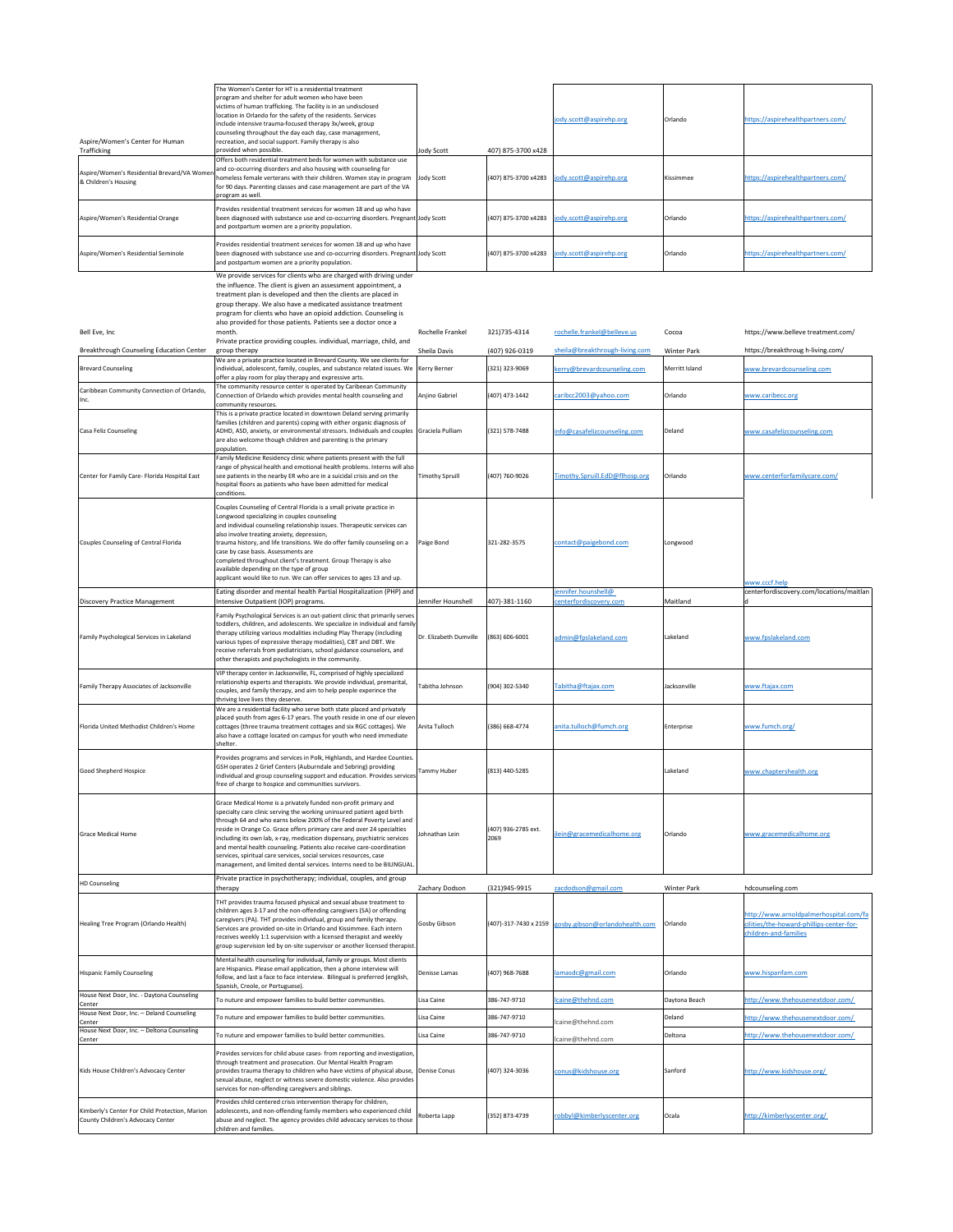| La Amistad Behavioral Health-Maitland                                             | Provides programs for adolescents and adults in both residential and<br>partial hospitalization programs. The treatment approach is<br>multidisciplinary and individualized. We provide substance abuse<br>programs as well as psychiatric programs; co-occurring for dual<br>diagnoses.                                                                                                                                                                                                                                                                                                                                                                                                                                                                                                                                                                                                                                                                                                                                                                                                                                                                 | <b>Brian Sellers</b>                 | (407) 647-0660          | desiree.fouse@uhsinc.com                       | Maitland           | http://www.lamistad.com/                                                                    |
|-----------------------------------------------------------------------------------|----------------------------------------------------------------------------------------------------------------------------------------------------------------------------------------------------------------------------------------------------------------------------------------------------------------------------------------------------------------------------------------------------------------------------------------------------------------------------------------------------------------------------------------------------------------------------------------------------------------------------------------------------------------------------------------------------------------------------------------------------------------------------------------------------------------------------------------------------------------------------------------------------------------------------------------------------------------------------------------------------------------------------------------------------------------------------------------------------------------------------------------------------------|--------------------------------------|-------------------------|------------------------------------------------|--------------------|---------------------------------------------------------------------------------------------|
| La Amistad Behavioral Health-Winter Park                                          | Provides programs for adolescents and adults in both residential and<br>partial hospitalization programs. The treatment approach is<br>multidisciplinary and individualized. We provide substance abuse<br>programs as well as psychiatric programs; co-occurring for dual                                                                                                                                                                                                                                                                                                                                                                                                                                                                                                                                                                                                                                                                                                                                                                                                                                                                               | <b>Desiree Fouse</b>                 | (407) 637-3482          | desiree.fouse@uhsinc.com                       | <b>Winter Park</b> | http://www.lamistad.com/                                                                    |
| Lake Mary Counseling                                                              | diagnoses.<br>Two offices providing couples, teen, and individual counseling                                                                                                                                                                                                                                                                                                                                                                                                                                                                                                                                                                                                                                                                                                                                                                                                                                                                                                                                                                                                                                                                             | Jacqueline Heiny                     | (407) 426-4267          | jackieheiny@gmail.com                          | Lake Mary          | www.lakemarycounseling.com                                                                  |
| Life Journey Counseling and Consulting (Before<br>Alternative Directions)         | We are an outpatient mental health private practice. We conduct<br>individual, family, couples, and divorce mapping. We also conduct play<br>therapy. We do treat substance abuse, sexual perpetrators or sexually<br>reactive or personality disorders at this practice.                                                                                                                                                                                                                                                                                                                                                                                                                                                                                                                                                                                                                                                                                                                                                                                                                                                                                | Sherry S. Mattos                     | (407) 821-3098          | smattos@ljccllc.com                            | <b>Winter Park</b> | http://www.lifesjourneycounseling.org/                                                      |
|                                                                                   | Lutheran Counseling Services, Inc, is a 501 C counseling agency,<br>main office in Winter Park. Our mission is motivated by the grace<br>of God. We provide professional counseling, mental health<br>education, and consultation for all individuals, families, and<br>communities seeking growth and renewal. LCS has two main<br>programs that provides an intern experience, the School program<br>and the Older Adult program. The School program offers individual<br>and group counseling, classroom presentations, teacher<br>consultations, parent education, crisis management, and referral<br>resources. The Older Adult program offers individual and group<br>counseling, mental health workshops for clients and residential<br>staff, staff and family consulations, caregiver education, crisis                                                                                                                                                                                                                                                                                                                                         |                                      |                         |                                                |                    |                                                                                             |
| <b>Lutheran Counseling</b>                                                        | management and referral resources.                                                                                                                                                                                                                                                                                                                                                                                                                                                                                                                                                                                                                                                                                                                                                                                                                                                                                                                                                                                                                                                                                                                       | Brandi Wadley                        | (407) 644-4692          | Brandi@lcsfl.com                               | <b>Winter Park</b> | https://lcsfl.com/                                                                          |
| Northland Church                                                                  | At Northland Church, the counseling center, known as the Care Center,<br>hosts a variety of mental health professionals, certified counselors and<br>interns. Our populations is primarily socioeconomically disadvantaged.<br>We provide mental health services with a faith based approach.<br>Individuals, families, and couples who are experiencing anxiety,<br>depression, addictive maladaptive behaviors, grief and trauma, receive<br>holistic care from our team of professionals. Students need to send an<br>email to the program coordinator if interested.                                                                                                                                                                                                                                                                                                                                                                                                                                                                                                                                                                                 | Jamila Millette                      | (407) 937-1832          | iam@northlandchurch.net                        | Longwood           | https://www.northlandchurch.net/                                                            |
| <b>Orlando Health UF Health Cancer Center</b><br>Integrative Medicine Deartment   | Clients will be cancer patients who are in need of mental health<br>counseling. Some psychoeducational groups on stress management,<br>mindfulness and other supportive servies will be run. Interns may have<br>contact with patients who have recent surgical procedures. Being<br>comfortable working in a medical environment where exposure to<br>sutures, wounds, lines, and drains is needed. Send CV and reason for<br>interest.                                                                                                                                                                                                                                                                                                                                                                                                                                                                                                                                                                                                                                                                                                                 | Dr. Diane Robinson                   | (321) 843-5833          | Diane.Robinson2@orlandohealth.co               | Orlando            | https://www.orlandohealthcancer.com/o<br>ur-services/integrative-medicine                   |
| Orlando VA Medical Center                                                         | The Orlando VA Medical Center serves more than 100,000 veterans in<br>Central Florida and was established in 2006. They offer inpatient,<br>outpatient and residential mental health services focused on recovery,<br>coordinated care and evidence-based treatment. They also offer<br>individual, group, and couples/family therapy to veterans in a variety of<br>mental health settings. Interns will have the opportunity to provide<br>individual, group and couples/family therapy in both outpatient and<br>inpatient settings, attend monthly mental health administrative<br>meetings, attend weekly didactics and attend team meetings specific to<br>specialty program.                                                                                                                                                                                                                                                                                                                                                                                                                                                                      | <b>Sarah Towers</b>                  | (407) 621-2680          | sarah.towers@va.gov                            | Orlando            | www.orlando.va.gov/                                                                         |
| <b>PACE Center for Girls</b>                                                      | Adolescent girls between 12 and 18. Social service and academic<br>settings.<br>PKZ serves youth in Parramore and Holden Heights areas by<br>equipping youth with the tools they need to become successful,                                                                                                                                                                                                                                                                                                                                                                                                                                                                                                                                                                                                                                                                                                                                                                                                                                                                                                                                              | Amber Proctor                        | (407) 992-0456          | amber.proctor@pacecenter.org                   | Winter Park        | www.pacecenter.org                                                                          |
|                                                                                   | healthy, and well-educated adults. PKZ helps reduce juvenile crime,                                                                                                                                                                                                                                                                                                                                                                                                                                                                                                                                                                                                                                                                                                                                                                                                                                                                                                                                                                                                                                                                                      |                                      | 407) 254-4500 (ext.     | ilham.harriz@cityoforlando.net                 |                    |                                                                                             |
| Parramore Kidz Zone<br>Pasadena Villa                                             | teen pregnancy, and high school drop out.<br>This is a 14 bed residential treatment facility which also offers<br>transitional and support services for adults who suffer from severe and<br>persistent mental illness including schizophrenia, anxiety disorders, co-<br>occuring substance abuse and addiction as well as autism spectrum<br>disorders.                                                                                                                                                                                                                                                                                                                                                                                                                                                                                                                                                                                                                                                                                                                                                                                                | Ilham Harriz<br><b>Desiree Andes</b> | 4759)<br>(407) 246-5250 | Desiree.andes@pasadenavilla.com                | Orlando<br>Orlando | www.orlando.gov<br>http://pasadenavilla.com/                                                |
| Power Within Counseling & Consultation, LLC                                       | Clients are predominately high-functioning. We primarily see members<br>of the LGBTQI+ community as well as Kids, Teens, Families and<br>Individuals who experience Anxiety, Depression, PTSD, ADHD, Stress,<br>and individuals in transition stage (MTF or FTM). Students must be able<br>to accurately describe their orientation and desired long term<br>contribution to the community. Students must be able to demonstrate<br>motivation and a desire to learn. Students must complete HIPAA, FARS<br>and CFARS training provided by the State of Florida prior to starting.                                                                                                                                                                                                                                                                                                                                                                                                                                                                                                                                                                       | Cheryl Cyr                           | (863) 242-3023          | admin@cherylcyr.com                            | <b>Haines City</b> | www.powerwithincc.com                                                                       |
| <b>Providence Pass</b>                                                            | We are a female therapeutic boarding school for girls with mental<br>health issues. We are a 24/7 residencial facility in Celebration Fl<br>and have approxiamtly 26 individuals we serve. The clients stay<br>with us year round and usually graduate from our program with in<br>12 months. They typically experience anxiety, depression and post<br>traumatic stress disorder.<br>The Renfrew Center of Orlando treats adolescents and adult girls<br>and women suffering from eating disorders and co occurring<br>disorders. Patients must have a primary eating disorder diagnosis<br>for admission. Intensive Outpatient and Partial Hospitalization<br>programs are offered at this location. Each program offers the<br>following services to patients: individual, family and group therapy,<br>therapaeutic meals and snacks, individual sessiond with a dietitian,<br>and psychiatric appointments. The treatment team at Renfrew<br>consists of of therapists, dietitians, and a psychiatric provider who<br>meet weekly for a treatment team meeting. Patients are required<br>to be medically followed by a primary care physician on an | Kathleen Pracht                      | (352)978-2988           | drpracht@providencepass.com                    | Celebration        | www.providencepass.com                                                                      |
| <b>Renfrew Center</b><br>Rollins Wellness/Counseling and Psychological            | outpatient basis.<br>CAPS works closely and collaboratively with Health Services and Health                                                                                                                                                                                                                                                                                                                                                                                                                                                                                                                                                                                                                                                                                                                                                                                                                                                                                                                                                                                                                                                              | Christina Purkiss                    | $(407)$ 658-4731        | cpurkiss@renfrewcenter.com                     | Orlando            | http://renfrewcenter.com                                                                    |
| Services (CAPS)                                                                   | Promotions to provide services to students ar Rollins.                                                                                                                                                                                                                                                                                                                                                                                                                                                                                                                                                                                                                                                                                                                                                                                                                                                                                                                                                                                                                                                                                                   | <b>Renee Treviranus</b>              | (407) 628-6340          | rtreviranus@rollins.edu                        | <b>Winter Park</b> | http://www.rollins.edu/wellness                                                             |
| <b>Seasons Counseling</b>                                                         | A moderately sized private practice located in Winter Park with 7<br>practicing counselors. Counselors see a wide variety of clients ranging<br>from children to older adults, however, the majority of the clientele are<br>adolescents and adults. Counselors and clients work on issues such as<br>anxiety, depression, relationship distress, phase of life problems, and<br>parental coaching.                                                                                                                                                                                                                                                                                                                                                                                                                                                                                                                                                                                                                                                                                                                                                      | David Marcone                        | (407) 823-2052          | Office@seasonscounselingorlando.c<br><u>om</u> | Maitland           | www.seasonscounselingorlando.com                                                            |
| South Brevard Women's Center                                                      | This is a non-profit agency that provides a variety of services including<br>opt-pt counseling, advocacy for victims of interpersonal violence; and<br>transitional housing. We serve women, men, children, and adolescents.<br>Students will gain a variety of therapeutic experiences that may include:<br>crisis counseling, group, individual, couples and family therapy.                                                                                                                                                                                                                                                                                                                                                                                                                                                                                                                                                                                                                                                                                                                                                                           | Jennifer Guarino                     | (321) 607-6811          | jguarino@womenscenter.net                      | Melbourne          | https://womenscenter.net/                                                                   |
| St. Luke's United                                                                 | Our center serves individuals, couples and teens.                                                                                                                                                                                                                                                                                                                                                                                                                                                                                                                                                                                                                                                                                                                                                                                                                                                                                                                                                                                                                                                                                                        | Carla Bresnahan                      | (407) 453-2765          | ckbshrink@gmail.com                            | Orlando            | http://www.st.lukes.org/counseling/<br>https://www.arnoldpalmerhospital.com/f               |
| Teen Express, Howard Phillips Center for<br>Children and Families, Orlando Health | We provide mobile health care, case management, dietary education,<br>and mental health counseling to middle and high school students in<br>Orlando. We provide the majority of our services on a mobile healthcare<br>unit.                                                                                                                                                                                                                                                                                                                                                                                                                                                                                                                                                                                                                                                                                                                                                                                                                                                                                                                             | Susie Raskin                         | (321) 842-1768          | susan.raskin@orlandohealth.com                 | Orlando            | acilities/the-howard-phillips-center-for-<br>children-and-families/about-us/teen-<br>xpress |
| Total Health Guidance                                                             | We have a variety of clients with varying demographics. At this time we<br>have few populations that we do not see.                                                                                                                                                                                                                                                                                                                                                                                                                                                                                                                                                                                                                                                                                                                                                                                                                                                                                                                                                                                                                                      | Tony Ambush                          | (321) 332-6984          | tony@TotalHealthGuidance.com                   | Orlando            | www.TotalHealthGuidance.com                                                                 |
| (CCRC)                                                                            | UCF Community Counseling and Research Center Provide outpatient counseling services to the community. including<br>individual, couples, and family counseling.                                                                                                                                                                                                                                                                                                                                                                                                                                                                                                                                                                                                                                                                                                                                                                                                                                                                                                                                                                                           | John Super                           | (407) 823-2052          | jsuper@ucf.edu                                 | Orlando            | http://www.education.ucf.edu/ccc/                                                           |